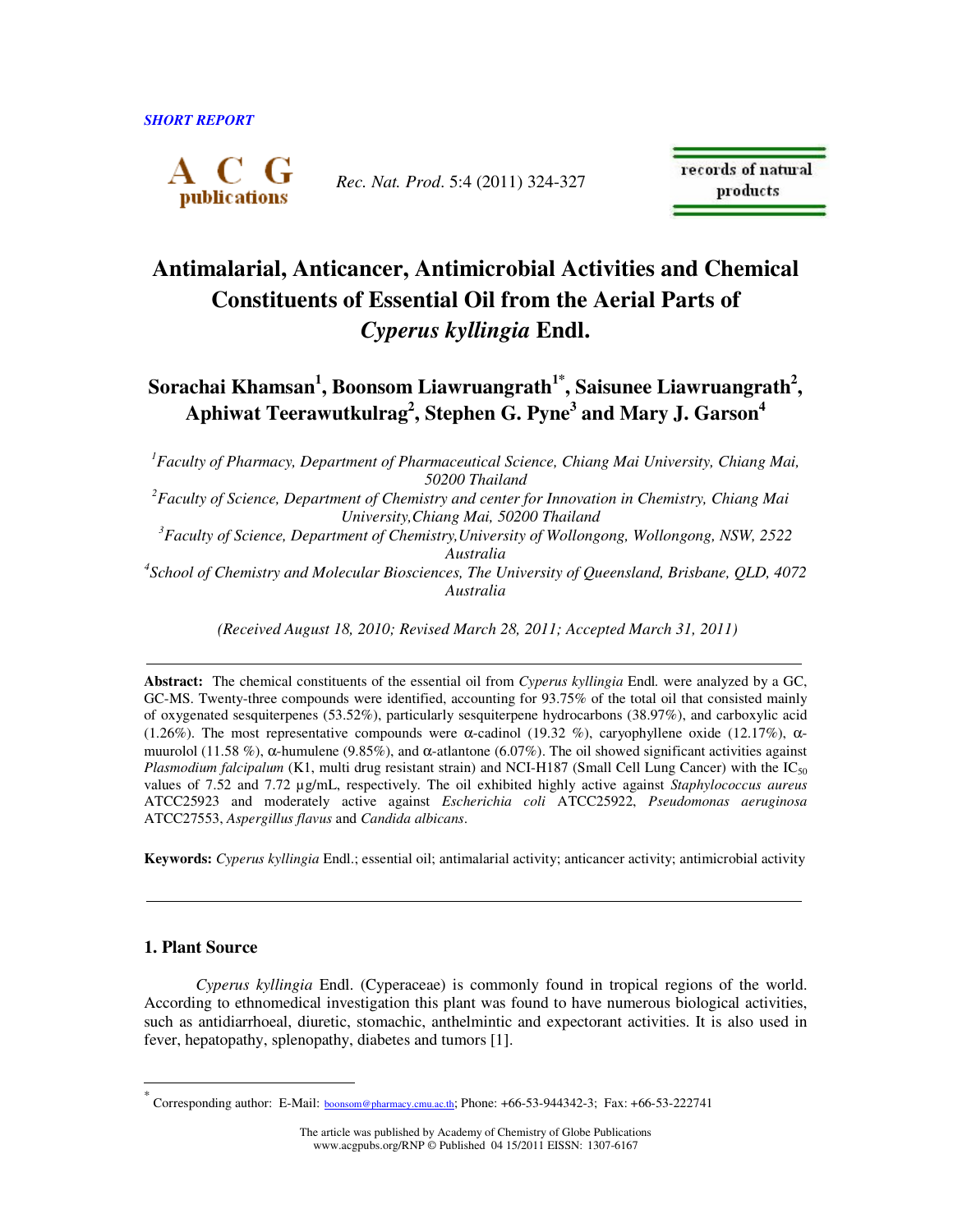The aerial parts of *C. kyllingia* Endl. were collected in July 2008 from Chiang Mai University, Thailand. The plant material was identified by J. F. Maxwell. A voucher specimen was deposited at the Herbarium of Chiang Mai University, Chiang Mai, Thailand (No. S. Khamsan 2).

#### **2. Previous Studies**

 The oils of *C. brevifolius* and *C. kyllingia* f. Humulis underground parts contain terpenes including α-cyperone, β-selinene and α-humulene [2]. More recently, the phytochemical investigation of the plant was found that the ethanolic extract of the rhizomes possesses flavonoids, triterpenoids and glycosides. The petroleum ether extract was found to possess triterpenoids and glycosides [1].

 There is no report on chemical investigation and biological activities of the essential oil from *C. kyllingia* Endl.. This is the first report on chemical constituents and its biological activity.

### **3. Present Study**

The fresh aerial parts (500 g) were subjected to hydrodistillation in a modified Clevenger-type apparatus for 4 h. The oil was collected, dried over anhydrous  $Na<sub>2</sub>SO<sub>4</sub>$  and stored at 4<sup>o</sup>C for further analysis.

The oil was analyzed on a Hewlett-Packard GC-6850 gas chromatograph (FID) equipped with a HP-1 (HP 19091S-933E) fused silica capillary column,  $30 \text{ m} \times 0.25 \text{ mm}$ ,  $0.25 \text{ µm}$  film thickness, programming from 80°C (4 min) to 260°C at 8°C/min, 20 min hold, ending at 260°C (15 min); carrier gas He, constant flow rate of 20.0 mL/min; injector port and detector temperature were 250°C and 280°C, respectively. Samples were injected by splitting mode (1:20).

The GC-MS analysis was performed on Hewlett-Packard 6850GC coupled with a Hewlett-Packard 5973N mass selective detector under the same conditions as for GC. Significant quadrupole MS operating parameters: interface temperature 240°C; electron impact ionization at 70 eV with scan mass range of 35-550  $m/z$  at a sampling rate of 1.0 scan/s; carrier gas He, constant flow rate of 1.0 mL/min and the split ratio was 1:20.

The components of the oil were identified by comparing of their retention indices (RI) relative to n-alkane indices on HP-1 column and by a comparison of mass spectra from libraries (Wiely7n.1 and NIST) with literature data [5-9].

Antimalarial activity against *P. falcipalum* (K1) was determined by microculture radioisotope techniques (Desjardins *et al.*) [3]. The anticancer activity against the NCI-H187 was performed using the method described by Brien *et al.* [4]*.* The preliminary antimicrobial activities were also evaluated using the agar diffusion method. The microorganisms used were: *Escherichia coli* ATCC25922, *Staphylococcus aureus* ATCC25923*, Pseudomonas aeruginosa* ATCC27553, *Candida albican, Aspergillus flavus* and *Trichophyton mentagrophyte*.

The qualitative and quantitative analysis of the essential oil were listed in order of elution in the HP-1 column (Table 1) with a yielded of 0.26% (w/w). In total, 23 compounds were identified, corresponding to 93.75% of the total oil that consisted mainly of oxygenated sesquiterpenes (53.52%) particularly sesquiterpene hydrocarbons (38.97%), and carboxylic acid (1.26%) including α-cadinol (19.32%), caryophyllene oxide (12.17%),  $\alpha$ -muurolol (11.58%),  $\alpha$ -humulene (9.85%), and  $\alpha$ atlantone (6.07%) as the major components.

The oil showed significant activities against *P. falcipalum* (K1) and NCI-H187 (Small Cell Lung Cancer) with the  $IC_{50}$  values of 7.52 and 7.72  $\mu$ g/mL, respectively (Tabel 2). The potent activities of the oil might be attributable to its high sesquiterpene content (92.49%). The bioactivity of some sesquiterpenes present in this essential oil has been reported that  $\alpha$ - cadinol,  $\alpha$ -humulene and β−caryophyllene exhibited anticancer activity [10].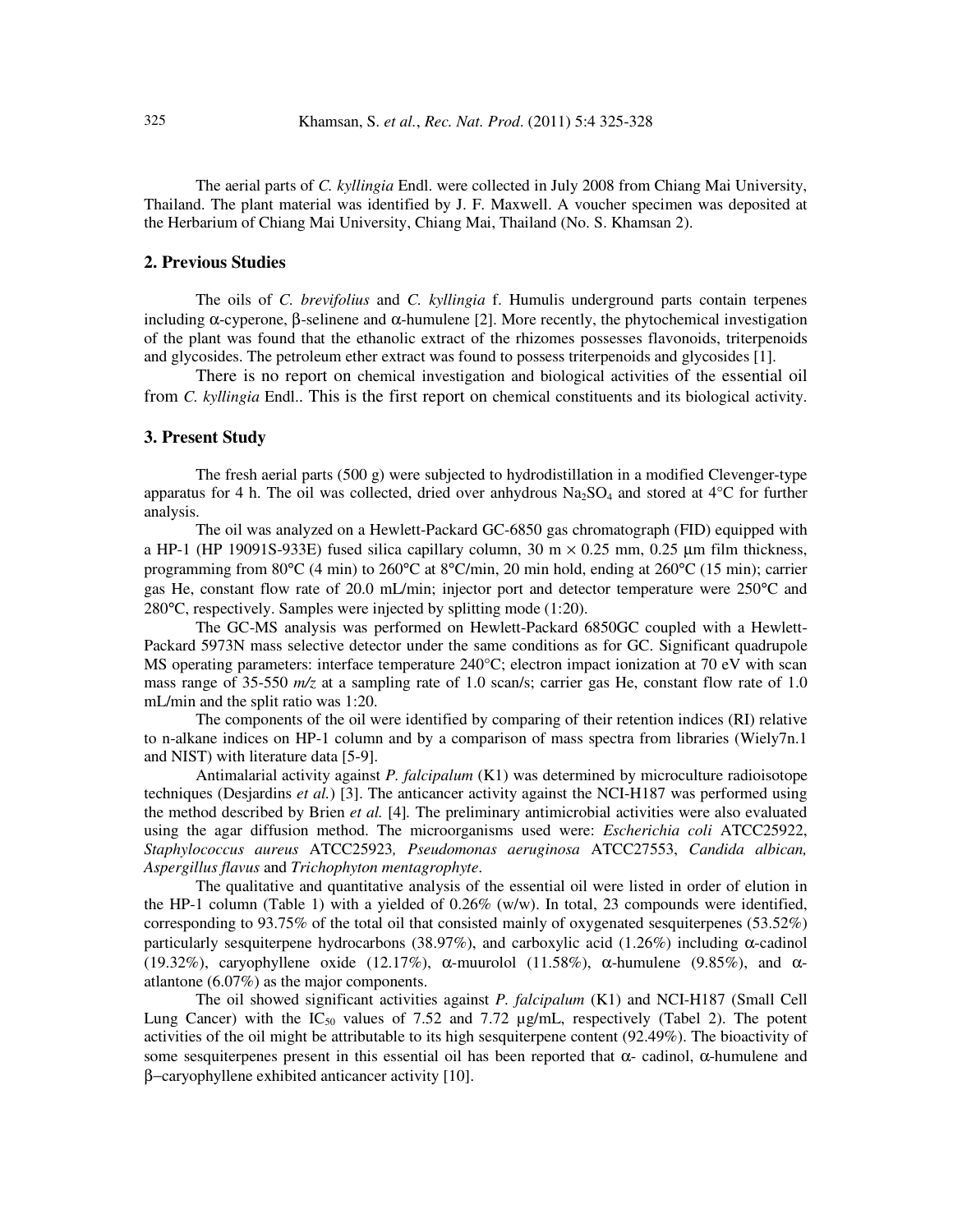| Compound                   | HP1 <sup>a</sup> | $DB5^b$ | $\frac{0}{0}$ | Identification <sup>c</sup> | <b>References</b>                                                    |
|----------------------------|------------------|---------|---------------|-----------------------------|----------------------------------------------------------------------|
| Sesquiterpene hydrocarbons |                  |         |               |                             |                                                                      |
| $\alpha$ -Cubebene         | 1353             | 1351    | 1.11          | RI, MS                      | [5] Fraternale et al., Fitoterapia.<br>$(2007)$ 78, 443-335.         |
| $\alpha$ –Copaene          | 1370             | 1377    | 1.01          | RI, MS                      | [6] Vian et al., J. Chromatogr. A.<br>$(2008)$ 1190, 14-17.          |
| $\beta$ -Bourbonene        | 1379             | 1388    | 0.74          | RI, MS                      | [6]                                                                  |
| $\beta$ -Elemene           | 1387             | 1391    | 3.78          | RI, MS                      | [6]                                                                  |
| $\beta$ -Caryophyllene     | 1415             | 1419    | 1.43          | RI, MS                      | [6]                                                                  |
| $\alpha$ -Humulene         | 1464             | 1455    | 9.85          | RI, MS                      | $[5]$                                                                |
| $\gamma$ -Muurolene        | 1474             | 1477    | 0.86          | RI, MS                      | $[5]$                                                                |
| Germacrene D               | 1493             | 1480    | 5.51          | RI, MS                      | $[5]$                                                                |
| $\beta$ -Selinene          | 1496             | 1485    | 2.26          | RI, MS                      | $[5]$                                                                |
| $\alpha$ -Valencene        | 1490             | 1496    | 3.09          | RI, MS                      | $[5]$                                                                |
| $\alpha$ -Muurolene        | 1498             | 1500    | 2.26          | RI, MS                      | [7] Bendimerad et al., J. Agric.<br>Food Chem. (2005) 53, 2947-2952. |
| $\gamma$ -Cadinene         | 1500             | 1511    | 0.63          | RI, MS                      | $[7]$                                                                |
| $(Z)$ -Calamenene          | 1509             | 1512    | 0.76          | RI, MS                      | [8]                                                                  |
| $\delta$ -Amorphene        | 1519             | 1518    | 4.20          | RI, MS                      | [8]                                                                  |
| δ-Cadinene                 | 1528             | 1523    | 1.48          | RI, MS                      | $[5]$                                                                |
| Oxygenated sesquiterpenes  |                  |         |               |                             |                                                                      |
| Spathulenol                | 1567             | 1578    | 0.81          | RI, MS                      | [6]                                                                  |
| Caryophyllene oxide        | 1572             | 1581    | 12.17         | RI, MS                      | [6]                                                                  |
| T-Muurolol                 | 1627             | 1608    | 1.8           | RI, MS                      | [8] Boyom et al., Phytochemistry.<br>$(2003)$ 64, 1269-1279.         |
| $\alpha$ -Muurolol         | 1628             | 1645    | 11.58         | RI, MS                      | [8]                                                                  |
| $\alpha$ – Cadinol         | 1639             | 1653    | 19.32         | RI, MS                      | [8]                                                                  |
| $\alpha$ -Atlantone        | 1679             | 1717    | 6.07          | RI, MS                      | [8]                                                                  |
| Farnesol                   | 1691             | 1746    | 1.77          | RI, MS                      | [8]                                                                  |
| Carboxylic acid            |                  |         |               |                             |                                                                      |
| Palmitic acid              | 1940             | 1963    | 1.26          | RI, MS                      | $[7]$                                                                |
| Sesquiterpene hydrocarbons |                  |         | 38.97         |                             |                                                                      |
| Oxygenated sesquiterpenes  |                  |         | 53.52         |                             |                                                                      |
| Carboxylic acid            |                  |         | 1.26          |                             |                                                                      |
| <b>Total</b>               |                  |         | 93.75         |                             |                                                                      |

**Table 1** Chemical constituents of *C. kyllingia* Endl. essential oil

<sup>a</sup>RI retention indices on HP1 column; relative to n-alkane, <sup>b</sup>RI retention indices on DB5 column [9]: Adams (2001), <sup>c</sup> Methods of identification: MS, comparison of the mass spectrum with MS libraries; RI of literature.

| Table 2 Antimalarial and anticancer activity of C. kyllingia Endl. essential oil |  |  |  |  |
|----------------------------------------------------------------------------------|--|--|--|--|
|----------------------------------------------------------------------------------|--|--|--|--|

| Sample                          | $IC_{50}$ <sup>a</sup> ( $\mu$ g/mL) |                 |  |  |  |
|---------------------------------|--------------------------------------|-----------------|--|--|--|
|                                 | $P.$ falciparum $(K1)$               | <b>NCI-H187</b> |  |  |  |
| C. kyllingia Endl. oil          | 7.52                                 | 7.72            |  |  |  |
| Dihydroartemisinin <sup>b</sup> | 0.0012                               |                 |  |  |  |
| Ellipticine <sup>c</sup>        | -                                    | 1.18            |  |  |  |
| Doxorubicine <sup>d</sup>       |                                      | 0.058           |  |  |  |

<sup>a</sup>Concentration that killed 50% of cell lines, <sup>b</sup>Antimalarial drug used as positive control

<sup>c,d</sup> Anticancer drug used as positive control

The oil possessed strong antimicrobial activity against *S. aureus* and showed moderately active against all bacteria and fungi strains with their respective diameter of the inhibition zones (Table 3), but did not inhibit the growth of *T. mentagrophyte*.